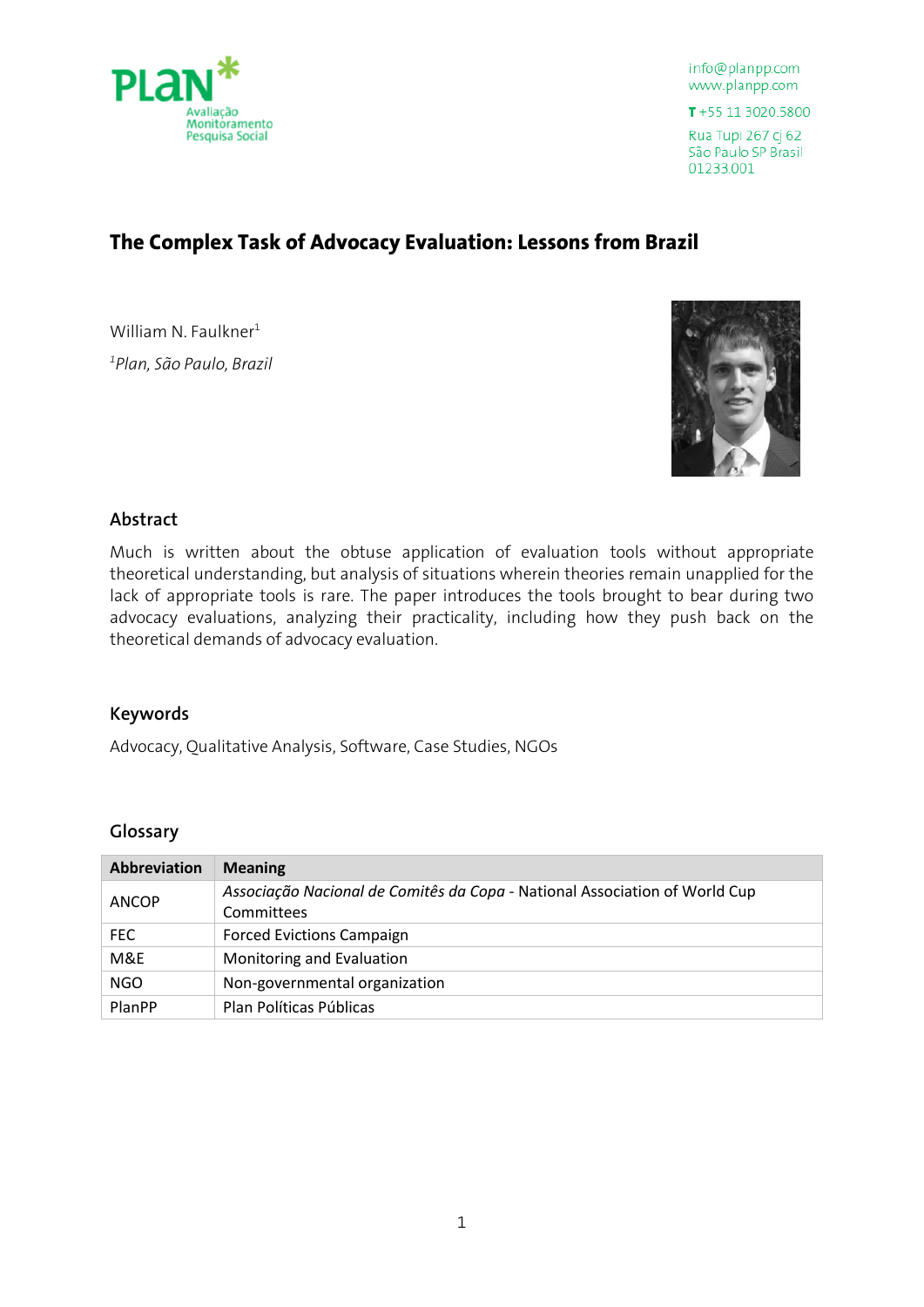

 $T + 551130205800$ 

Rua Tupi 267 cj 62 São Paulo SP Brasil 01233.001

## **Introduction**

This paper summarizes some of the lessons learned during two advocacy evaluations by Plan, both of international campaigns by non-governmental organizations (NGOs). The center of gravity of both evaluations lay in Brazil, but both focused on advocacy campaigns with global dimensions being carried out on multiple continents. Advocacy evaluation has distinctive characteristics, including the usual shape of efforts (networked instead of hierarchical), the patterns of expected change (punctuated equilibrium instead of linear), and the sensitivity of the information involved (most advocacy efforts have dedicated opponents).

The primary goal is to tie the incipient theoretical literature on advocacy evaluation to the concrete experience of implementing an evaluation methodology. While much is written about the inappropriate application of tools by evaluators not properly versed in the theoretical background of a particular advocacy field, less attention seems to have been paid to the other side of the coin, wherein theories remain unapplied for the lack of appropriate tools. Following the ideas of Latour (1987, 2004), evaluation tools and technology should not be regarded as passive instruments to be dominated, but instead as active ingredients which shape and underpin theory.

To cope with the peculiarities of the task, Plan developed and employed some novel tools, in particular, a way to organize qualitative data with mind mapping software, and a basic combination of tools for visualizing data on connections between strategies and outcomes. This paper details how these tools were formed as well as their advantages, disadvantages and the conclusions which emerged from their application. By covering the steps of the evaluation project from inception through the dissemination of results, this paper seeks to analyze some of the dimensions of their practicality and how they both respond and push back on the theoretical demands of advocacy evaluation.

The first section explains the background of the evaluation projects; the second section covers the key aspects advocacy evaluation as recognized in the incipient literature on the subject; the third section details the two unique tools used to analyze qualitative and quantitative data gathered during both projects: (a) sankey diagrams, and (b) mind-mapping software; the fourth section discusses strategies around dissemination of results produced with these tools, and the final section abstracts some of the more general lessons learned.

## **Project Background**

## *Instituto Sou da Paz ('I am for peace' Institute)*

An NGO, Sou da Paz is a household name in their home base of São Paulo for their violence prevention programs in the city periphery working with youth and police officers, and their central role in a national disarmament campaign. Plan contracted with Sou da Paz in late 2012 to evaluate an international branch of their activities based on several staff members'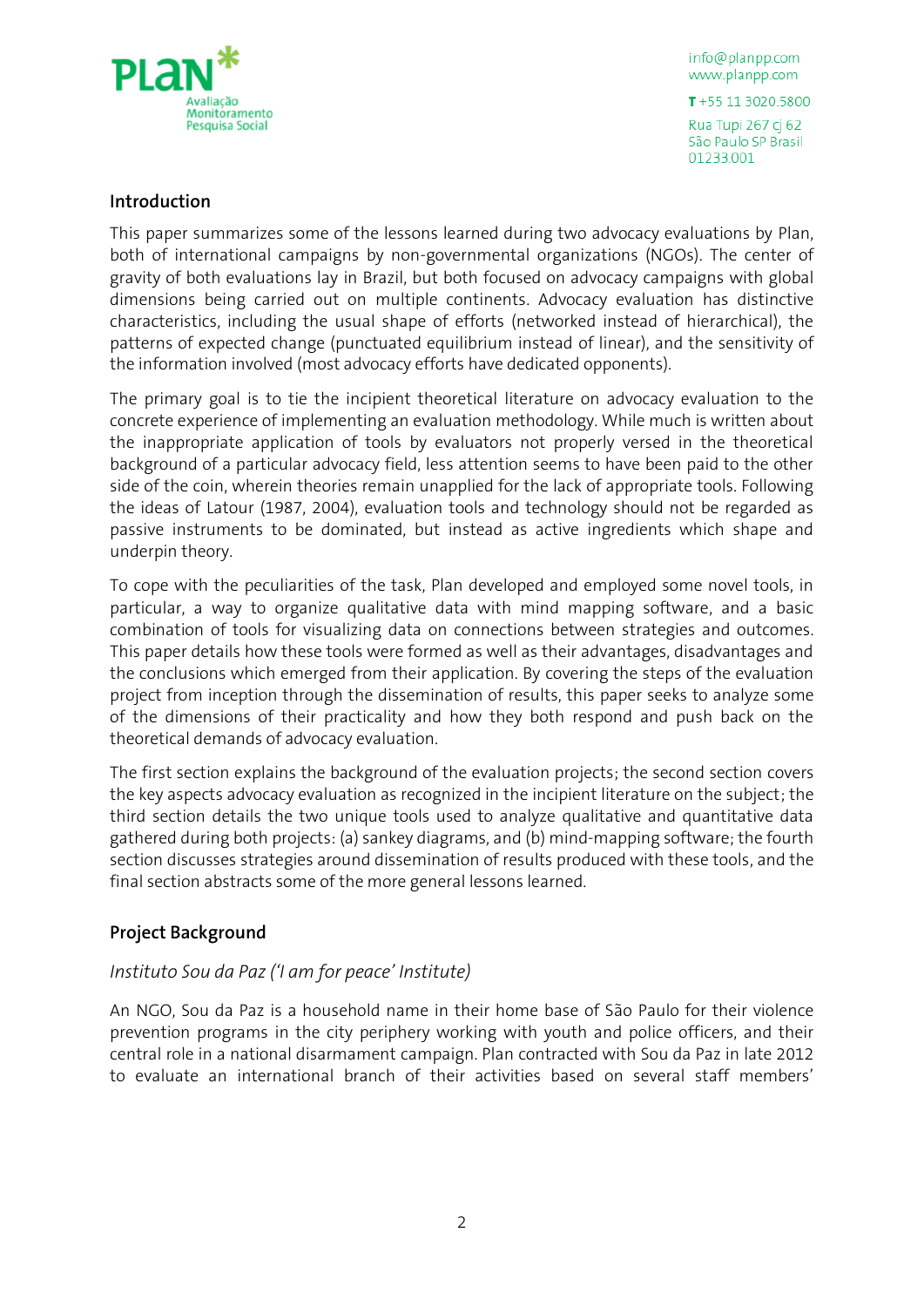

info@planpp.com www.planpp.com  $T + 55113020.5800$ 

Rua Tupi 267 cj 62 São Paulo SP Brasil 01233.001

involvement in advocacy efforts surrounding two UN processes regulating the trade, storage, and use of conventional weaponry since the early 1990s.<sup>1</sup>

## *WITNESS*

WITNESS, an NGO based in Brooklyn, USA, developed and undertook a Global Forced Evictions Campaign (FEC) between June 2011 and May 2014 with funding appropriated by the Adessium Foundation. PlanPP worked with WITNESS between November, 2013, and February, 2014, to accomplish the final evaluation of the FEC, whose primary objective was to "protect the rights of poor and underrepresented communities to housing, livelihood and community from forced evictions by development." (WITNESS Grant Proposal, p.1) WITNESS provided support to 24 preexisting local and regional groups in Brazil, Cambodia, Egypt, India, and Mexico in the form of a suite of activities developed and modified across geographies and over time. These activities involved providing equipment, organizing in-person meetings and trainings, directly assisting in the production of videos (i.e. scripting, filming, editing, etc.) and indirect support in the form of manuals and consultations via phone/Skype. The evaluation focused on Mexico and Brazil, using a small amount of data gathered from the other countries to contextualize the findings in these cases.

## **Relevant Aspects of Advocacy Evaluation**

Advocacy evaluation is an "elusive craft," (Teles and Schmitt, 2011) not only due to the fact that it is a new and rapidly evolving field, but also because the sophisticated methodological toolkit brought to bear on social programs aimed at product or service delivery is widely inapplicable to most strategies aimed at political influence. The incipient literature on the subject (commissioned mainly by a few foundations attempting to develop strategies with which to improve the results of their advocacy-dedicated portfolios) highlights three features relevant to the cases study presented here:

## *Expected Pattern of Change*

<u>.</u>

Advocacy efforts are normally characterized by a multiplicity of activities aimed at a broad swath of intermediate outcomes. The pace of advocacy often follows a 'punctuated equilibrium,' whereby smooth, linear change is replaced by long periods of stability followed by brief spurts of intense activity (see Figure 1*[: Linear Change vs. Punctuated Equilibrium](#page-3-0)*):

*"While policy victories can sometimes seem quick because they occur in sudden windows of opportunity, they often require years of groundwork and several attempts and failures." (Beer, 2012, p. 2)*

Precise timing is therefore even more crucial than in standard program evaluation. Information may only be relevant for a few weeks, days, or even hours. Taking the time to lay a base of empirical information is important, but the evaluator(s) must be open and prepared to accommodate emergent demands, sometimes quite suddenly (Coffman and Beer, 2011, p. 7).

<sup>1</sup> As opposed to nuclear, chemical, or biological weaponry, or cluster munitions, around which international legislation and regulations had already been passed.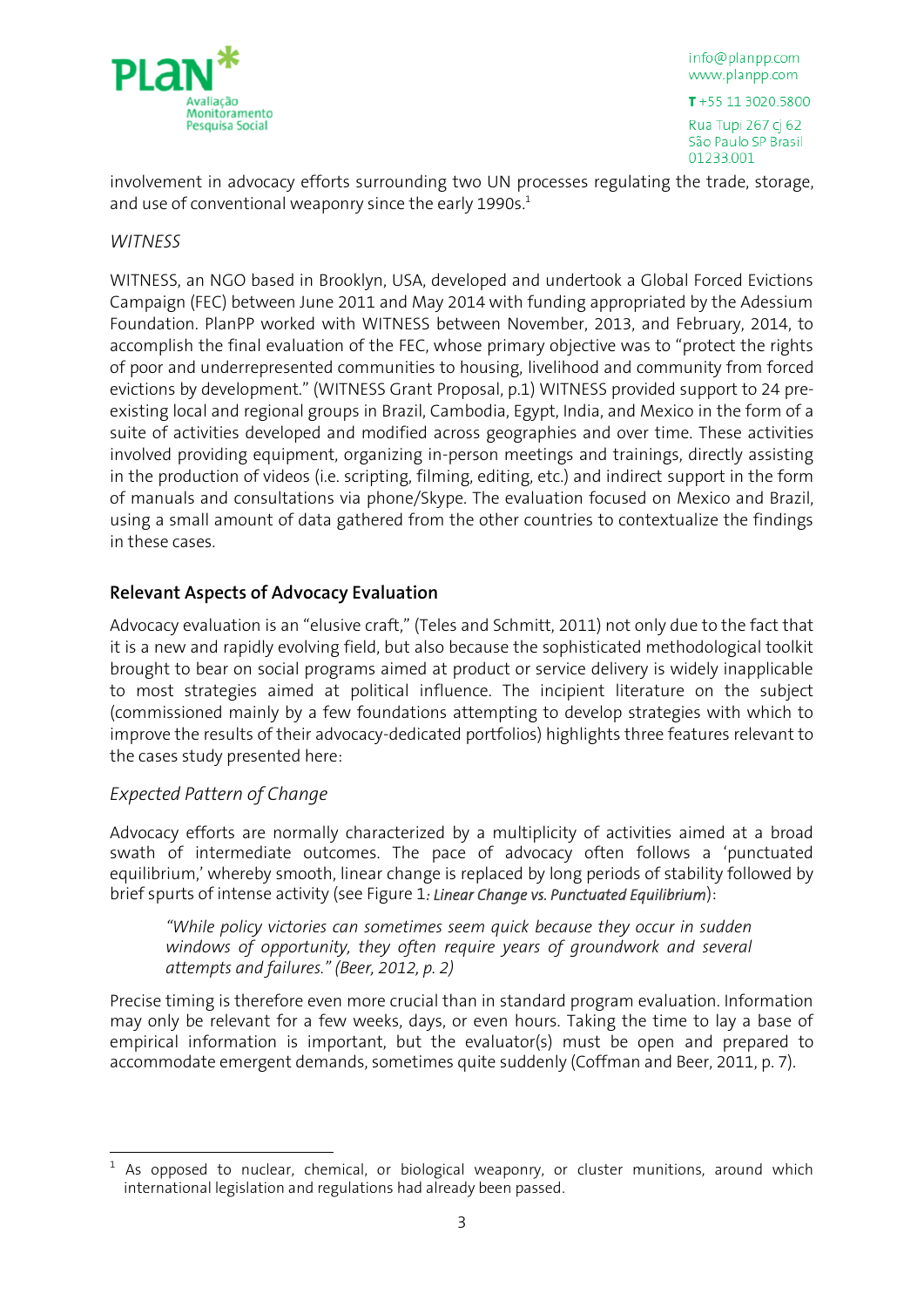

 $T + 551130205800$ 

Rua Tupi 267 cj 62 São Paulo SP Brasil 01233.001

<span id="page-3-0"></span>*Figure 1: Linear Change vs. Punctuated Equilibrium*



## *Expected Organizational Structure*

Advocacy networks tend to eschew centralized, hierarchical structures in favor of diffuse webs, an aspect to which the methodologies for both collecting and disseminating information must adapt. Like all evaluations but perhaps with even greater sensitivity, the appropriacy of methods for advocacy evaluations depends on their spatial/social/cultural context. To the degree feasible, advocacy evaluation results should be possible to disaggregate by strategy, time-period, actor, and other pertinent dimensions so that stakeholders within the network can extract the information most relevant to their particular interests (Weiss, 2007).

*Figure 2: Hierarchical vs. networked organization <sup>2</sup>*



## *Sensitivity of Information*

As highlighted by Patton (2008), the disclosure of results of an independent advocacy evaluation, particularly when occurring in an ongoing context, is sensitive affair. The 'independent' nature requires that the evaluator maintain strict separation between the identity of the respondents and the information they provide. The 'advocacy' aspect, however,

Evaluation [Methodology](#page-4-0))

<u>.</u>

 $2$  The network visualized here was constructed with empirical data on Sou da Paz's international advocacy network with the same PersonalBrain software used to organize the interview citations (discussed i[n](#page-4-0)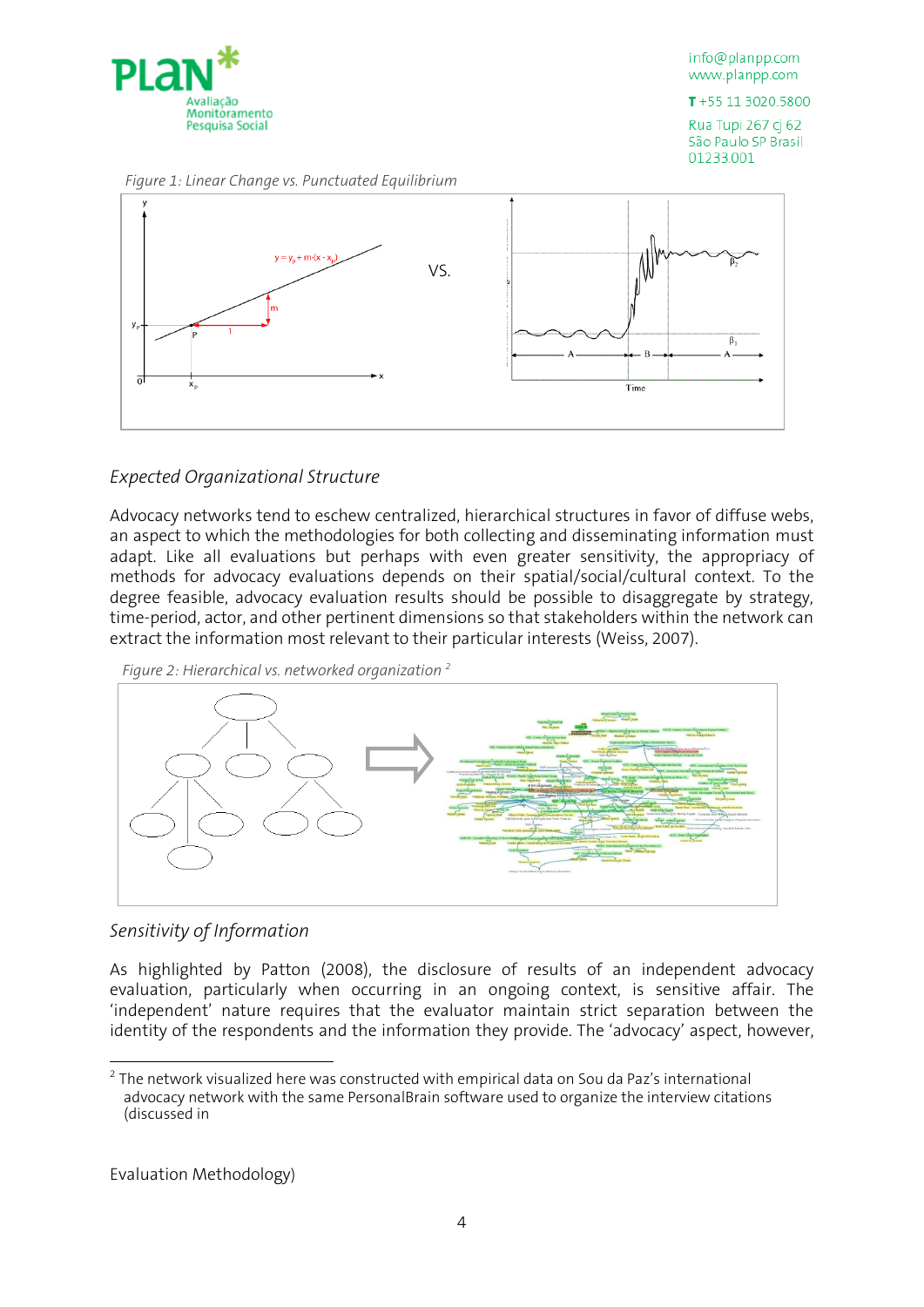

info@planpp.com www.planpp.com  $T + 55113020.5800$ 

<span id="page-4-0"></span>Rua Tupi 267 cj 62 São Paulo SP Brasil 01233.001

stems broader concerns: many advocacy efforts have serious, dedicated opponents. Disseminating results must consider the possibility of harming the evaluand by revealing strengths and weaknesses to the opposition. As a demonstration of the effect of a sensitive, multi-actor advocacy space, Sou da Paz asked that a previous version of this paper prepared for the Rede Brasileira de Monitoramento e Avaliação (Brazilian Monitoring and Evaluation Network) in October, 2013, use a pseudonym for the organization and avoid references to an specific organizations or groups besides the UN. WITNESS, on the other hand, showed no such concerns; as the first campaign to raise awareness of forced evictions at a global level, the FEC unfolded in a relatively uncontested advocacy space with a few, disparate partners and no dedicated opposition lobby.

Concretely, the previous two aspects implicate that a single dissemination product will likely not suffice for all of the intended audiences. The evaluation team may have to produce different versions of the data collection instrument(s) and/or results 'packages,' tailored to the specific needs and interests of stakeholder sub-groups.

### *Expected Outcomes and Evaluation Conclusions*

The final outcome of advocacy, often the implementation and enforcement of a regulation, law, or treaty, can take years to manifest, if indeed it ever does. Even in the event of success, establishing a causal link between advocacy and the outcome is usually difficult if not impossible. The focus of the evaluation will usually be on intermediate outcomes and process – the small steps and the paths taken between them (Beer, 2012; Coffman, 2003; Forti, 2012).

## **Evaluation Methodology**

## *Data Collection*

Two key factors enabled the PlanPP team to couple the subtle, complex demands of these projects with the practical restraints on the time and budget. First, early on the PlanPP team jointly established appropriate expectations for the project outcomes with the receptive and flexible leadership at Sou da Paz, WITNESS, and the Adessium Foundation. As such, all parties clearly understood from the outset that no impacts or causal relationships would be empirically measured. Instead, the goal would be to provide a descriptive assessment of the client's contributions to intermediate achievements.

Second, both Sou da Paz and WITNESS staff enthusiastically participated in the design of the data collection instruments. The data collection itself was fairly conventional, employing an email questionnaire and semi-structured interviews. Tailored versions of the survey and interview script were designed for subsets of respondents depending on the sector and preferred contact language of the respondent. Semi-structured interviews were conducted to deepen and detail the broad-but-shallow information captured by the questionnaire.<sup>3</sup>

<sup>-</sup><sup>3</sup> Scheduling interviews was greatly facilitated by being located in São Paulo, which, in December and January, lies centrally between European and North American time zones.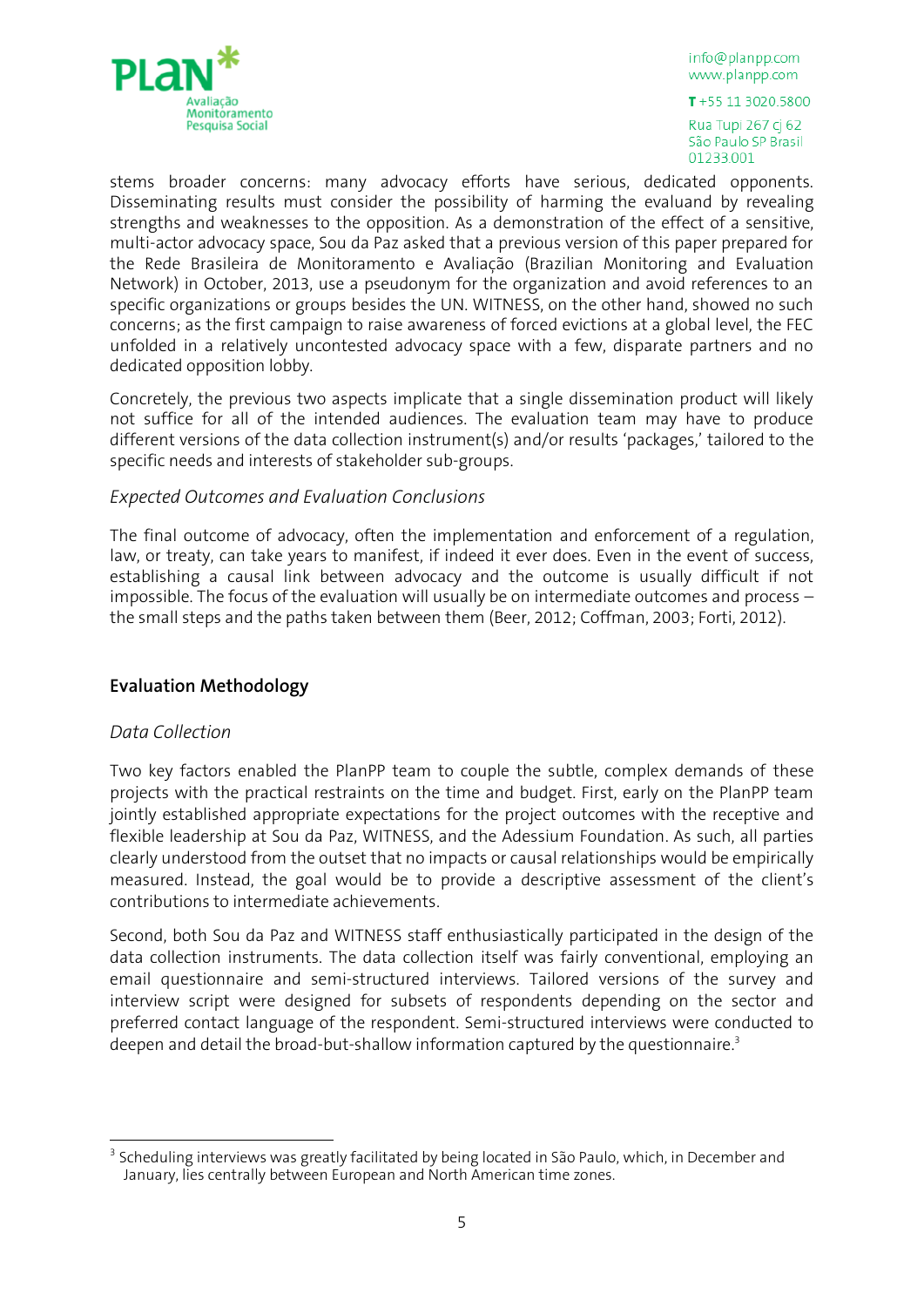

 $T + 55113020.5800$ 

Rua Tupi 267 cj 62 São Paulo SP Brasil 01233.001

## *Data Analysis*

The process of data analysis took on a less conventional form. Much has been written in the field of evaluation lamenting the haphazard and premature application of novel technological tools without the proper grounding in theory – social, mathematical, or otherwise. Perhaps because evaluation is by default an applied field, however, few authors exhaust much effort considering the other side of the coin. Novel theories and fields of evaluation often require tools to reach their full potential in application or sometimes to be applied at all. To construct an analysis based on the still embryonic theory briefly outlined in the previous section, the PlanPP team made use of several crucial tools, only two of which will be discussed here:

### **Sankey Diagrams:**

Aware that advocacy is a multifaceted activity composed of various interlocking components, PlanPP approached the evaluation understanding that asking about or presenting results around universally 'effective' strategies would evoke a distorted picture of these efforts. Instead, the evaluation sought a way of displaying information which could exhibit which combinations of strategies were most effective at contributing to specific outcomes. Several questions on the survey questionnaire therefore aimed to elicit responses amenable to visualization in Sankey diagrams, which seemed the most viable and intuitive format to display these types of connections.

Sankeys are a special type of [flow diagram.](http://en.wikipedia.org/wiki/Flow_diagram) In the format utilized for these evaluation, each column is simply a [stacked bar graph:](http://www.icoachmath.com/math_dictionary/Stacked_Bar_Graph.html) the full height of each column represents 100% of responses and the relative sizes of each section represent the percentage of respondents that chose each option. The relative sizes of each section represent the percentage of respondents that chose each option. Sankeys overlay this information with connecting bars, the widths of which correspond to the percentage of respondents who paired the two connected options in different columns (see [Figure 3](#page-6-0) and [Figure 4\)](#page-6-1).

These figures' purpose was twofold: (a) to guide probing questions during interviews, and (b) as data sources to be triangulated with interview data to highlight areas of agreement and disagreement. There is little that can be concluded from these diagrams alone, however.

#### **Procedure**

<u>.</u>

On the most practical level, the production of these diagrams is a multi-step, multi-software process requiring significant computer literacy, but requires only one paid software package which most evaluators will already have: Microsoft Excel. The procedure is essentially an exercise in database preparation which transforms survey answers into a format which can be processed by the cDataSet excel template.<sup>4</sup> The steps vary depending on how and with which platform the survey answers were collected, as well as the user's level of comfort with Excel formulas.<sup>5</sup> With basic knowledge of the html language, the visualizations output can also be customized. For example, note that [Figure 3](#page-6-0) represents a visualization with no alterations to the html code which defines the colors, opacity, fonts, and other aspects of the diagram, while

<sup>&</sup>lt;sup>4</sup> Available at the Excel Liberation website: http://ramblings.mcpher.com/Home/excelquirks/downlableitems

<sup>&</sup>lt;sup>5</sup> For further details on the options for this data processing, along with links to the necessary software packages and add-ons, please contact the author at wnfaulkner@gmail.com.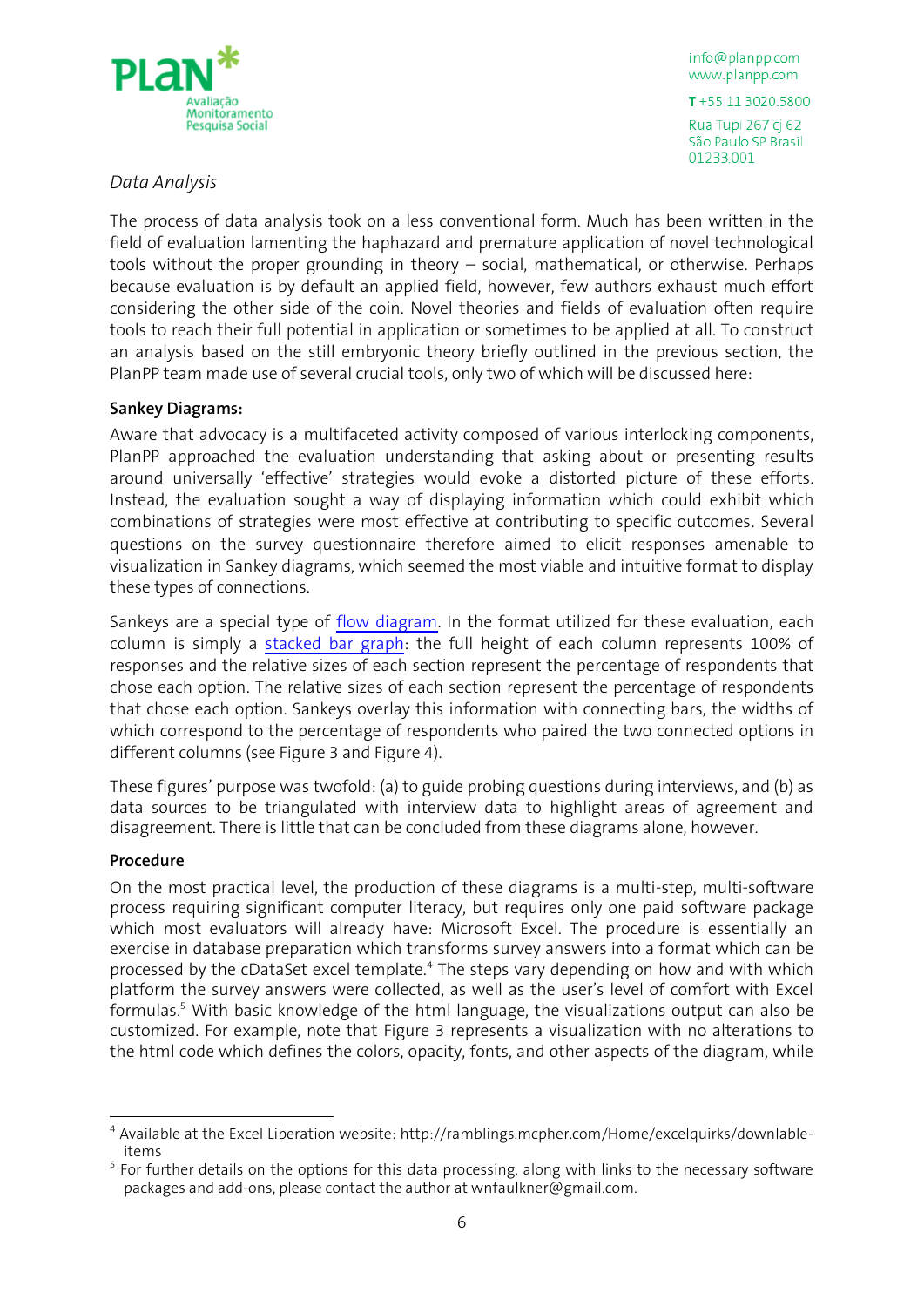

T+55 11 3020.5800

Rua Tupi 267 cj 62 São Paulo SP Brasil 01233.001

in [Figure 4](#page-6-1) small adjustments caused thicker bands to be darker and more opaque, and a larger font size.<sup>6</sup>

<span id="page-6-0"></span>



<span id="page-6-1"></span>*Figure 4: Sankey Example - WITNESS*

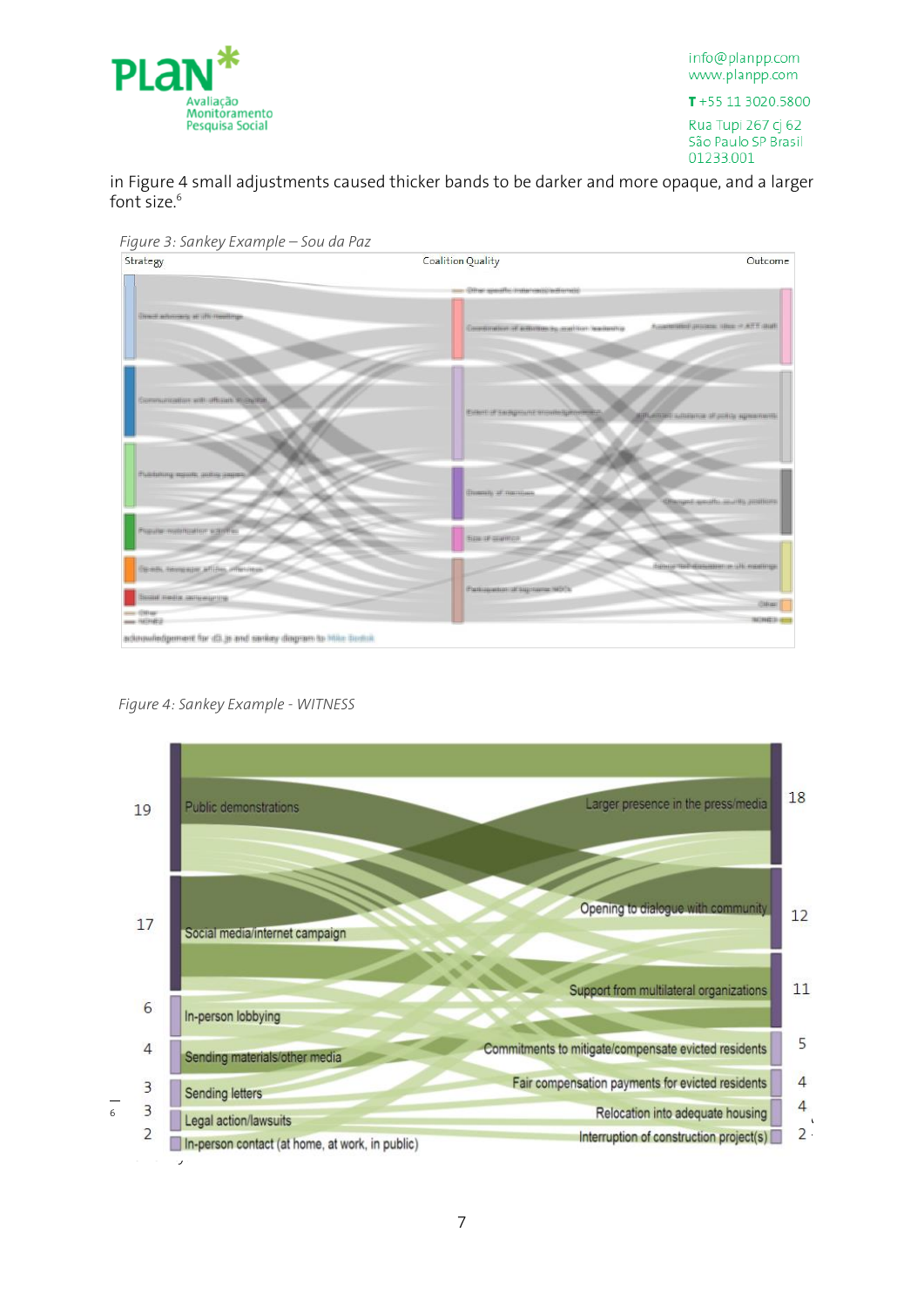

### Evolution

Beyond adjustments to the formatting of the visualization, comments and feedback on the original survey from respondents spurred several substantive changes between the two projects. First, the framing of the survey question (see [Table 1](#page-7-0)) mattered enormously. Simplest and perhaps most practical, the WITNESS survey inserted a standalone page of directions with an example before the Sankey question. The question itself in the Sou da Paz survey concentrated respondents' attention on the overall influence of civil society on UN processes. After taking the survey, several respondents commented that the broad frame made the question difficult to answer, forcing them to consider the average effect of multiple diverse organizations over more than a decade. As reframed for WITNESS, the question asked respondents to focus on their own organization, and this information was then crossed with other information (location, main actions as cited by interviewees, respondent position in the network) to form place and case-specific interpretations.

info@planpp.com www.planpp.com

T+55 11 3020.5800 Rua Tupi 267 cj 62 São Paulo SP Brasil 01233.001

### Example Interpretation of Figure 4:

19 respondents (35%) from Brazil cited public demonstrations or social media campaigning as an effective strategy. These two strategies led to a wide range of outcomes, but were primarily useful in garnering a larger presence in the media and opening officials to dialogue with the community (the two darkest/thickest bands). This evidence supports conclusions the conclusion that ANCOP and its derivatives sit firmly in the 'grassroots' camp, mainly employing public demonstrations and internet campaigning. These partners are not coherent, sophisticated advocacy groups, but loose networks whose access to political fora is mainly mediated by how much "racket" (*barulho in make in the in the in the in the in the in the in the in the in the in the in the in the in the in the in the in the in the in the in the in the in the in the in the in the in the in the in the in the in the i* 

street and online.

<span id="page-7-0"></span>

| Table 1: Survey questions designed to elicit information for Sankey diagrams                                                                                                                                                                                   |                                                                                                                                                                                                                                                                                             |  |  |
|----------------------------------------------------------------------------------------------------------------------------------------------------------------------------------------------------------------------------------------------------------------|---------------------------------------------------------------------------------------------------------------------------------------------------------------------------------------------------------------------------------------------------------------------------------------------|--|--|
| Sou da Paz (2012)                                                                                                                                                                                                                                              | <b>WITNESS (2013)</b>                                                                                                                                                                                                                                                                       |  |  |
| What worked? Which combinations of Civil<br>Society's strategies and qualities influenced<br>the UN processes MOST? Below please choose<br>one option from each category to form what<br>you judge to be the three MOST effective<br>combinations:<br>Example: | How do you think you or your<br>network/movement/organization has been<br>effective in combatting forced evictions in the<br>past three years? Give 1-3 examples of a<br>good strategy (or combination of strategies)<br>you used and the ways it (they) helped combat<br>forced evictions. |  |  |
| Strategy + Quality ---[influenced]---> Change                                                                                                                                                                                                                  |                                                                                                                                                                                                                                                                                             |  |  |

Second, the Sou da Paz survey attempted to go beyond strategies to understand the necessary and sufficient factors for their effectiveness. The survey asked respondents to highlight combinations of "strategies" and "civil society's qualities" which led to specific changes. Unfortunately, many respondents dubbed the question both confusing and overcomplicated, and many left it unanswered as a consequence. To simplify, the WITNESS survey forwent the additional information regarding the conditions of a strategy's effectiveness, and requested only that respondents pair a strategy with an outcome.

Third, the Sou da Paz survey asked a separate question (in the same, Sankey-friendly format) with unique response options about Sou da Paz's contribution to the civil society coalition.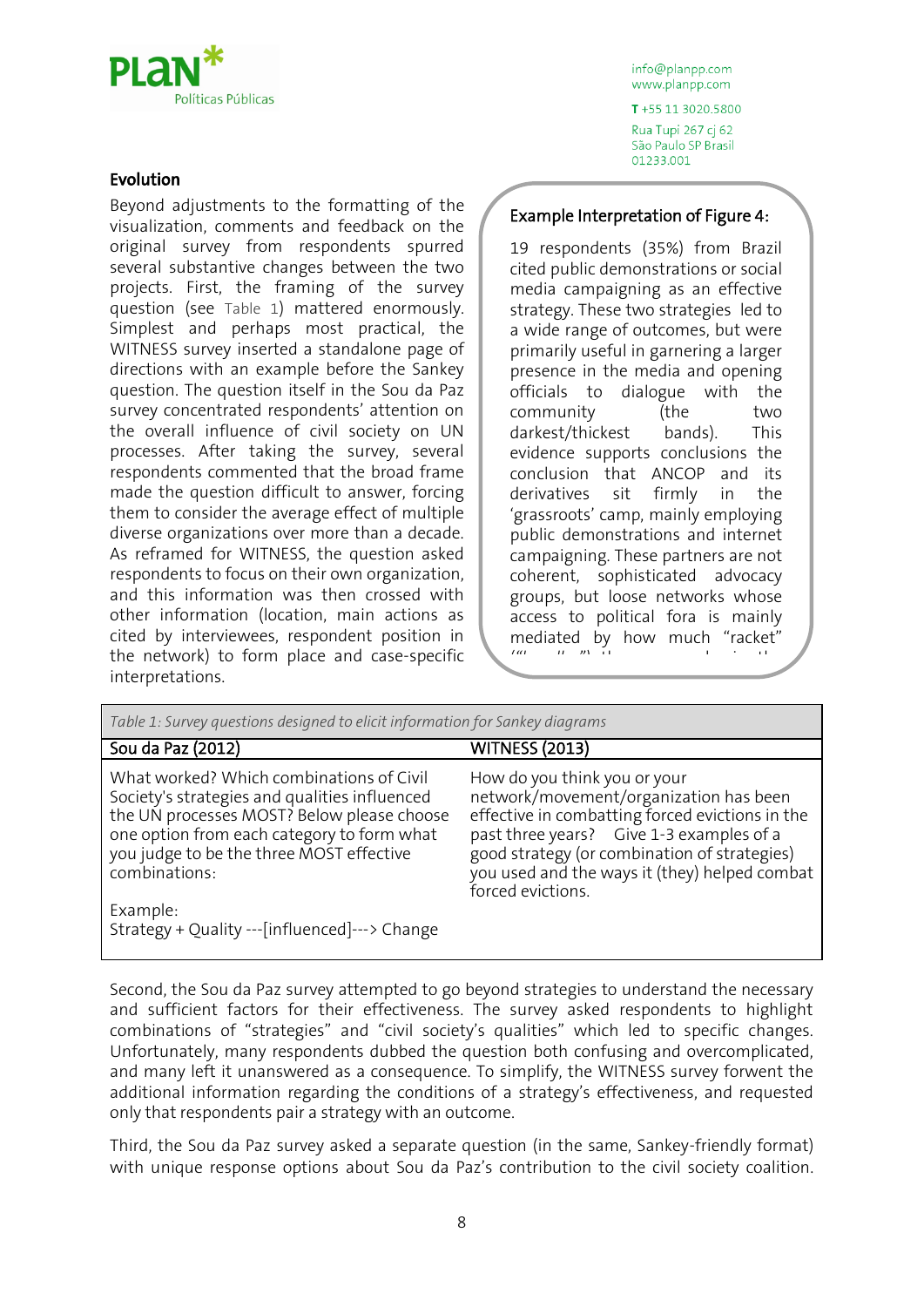

T+55 11 3020.5800 Rua Tupi 267 cj 62 São Paulo SP Brasil 01233,001

Although respondents gave no direct feedback on the combination of the two questions, the evaluation team interpreted the lower response rate to the second question as at least in part due to frustration with the question format. The team also recognized a missed opportunity, in that the unique answer options for each question provided no simple way to connect the data from both questions in a meaningful manner. To mitigate these issues, the WITNESS survey followed up the Sankey question with another asking respondents to rate the contribution of the specific dimensions of WITNESS' support to the effective strategy-outcome pairings on a Likert scale, permitting a detailed disaggregation of the effectiveness of WITNESS' involvement.

#### Mind Mapping:

Another challenge the PlanPP team faced was how to synthesize qualitative information from 30+ (Sou da Paz) and 23 (WITNESS) interviews into useful and pertinent analyses while allowing for novel, unexpected categories and results. PersonalBrain, a mind-mapping software, includes several features which allowed the team to at least partially reconcile 'topdown' and 'bottom-up' categorization, using the following procedure:

- Transcribe interviews into a word processing software, translated into English when necessary
- Insert semi-colons and copy-paste the text into 'thoughts' (references)
- $-$  Connect as sibling nodes to the speaker/source
- Tag and color-code according to speaker and/or reference attributes. In Sou da Paz, the thoughts were assigned different colors if their speaker came from government or civil society. In both projects, references which could betray the





identity of the speaker were tagged as "confidential" so as to be able to easily remove them and pass the complete, de-identified database to the client.

 Once all interviews have been transcribed, go through node-by-node and attach each as a child to relevant (sub)categories. First, basic categories were created according to conversations with the client and based on the terms of reference. Second, subcategories were added in nested levels and thoughts assigned until each subcategory contained relatively few (generally < 20), easily analyzed references.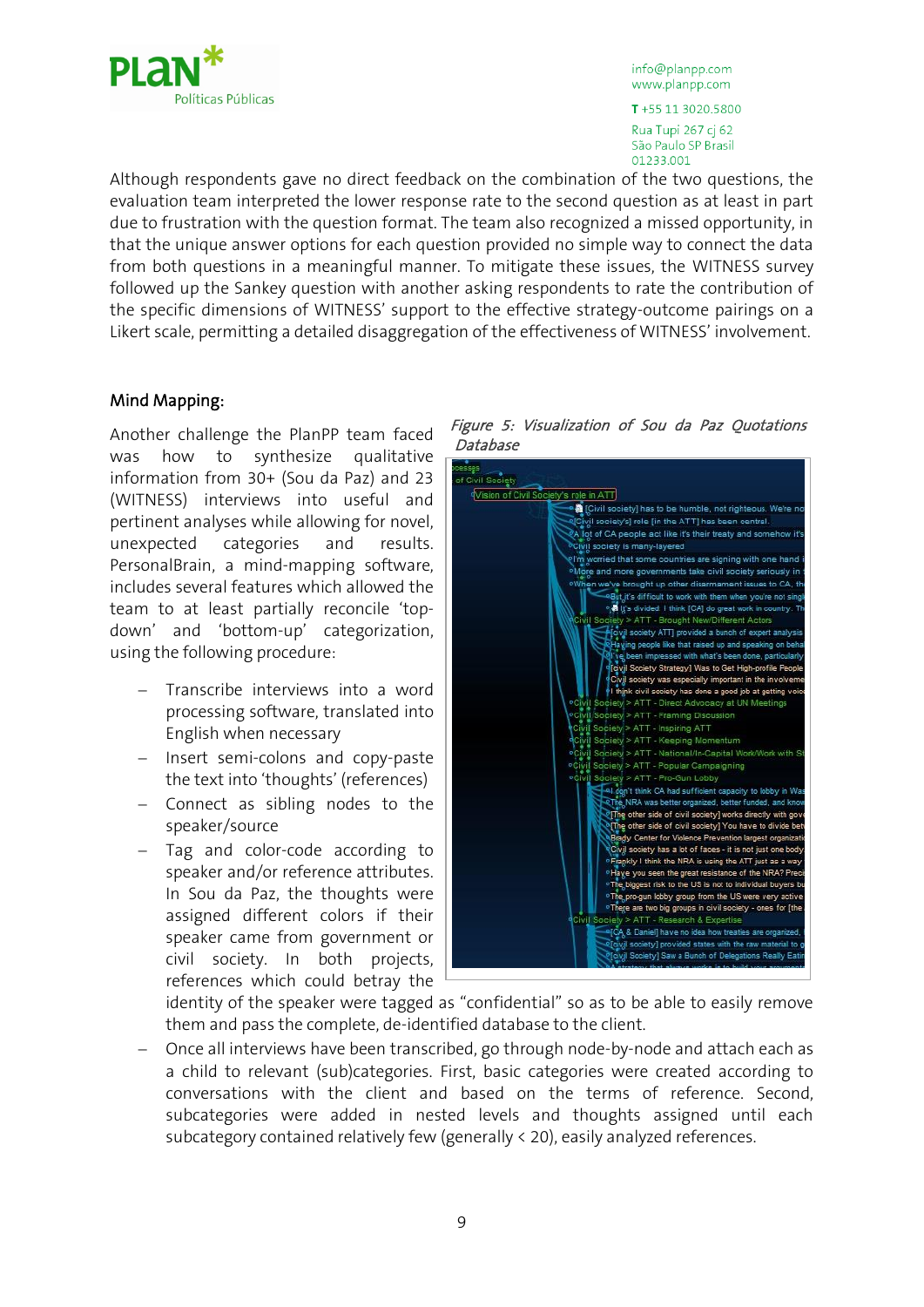

T+55 11 3020.5800

Rua Tupi 267 cj 62 São Paulo SP Brasil 01233.001

## *Advantages and Disadvantages*

With respect to other methods and tools for qualitative analysis, this particular approach holds some unique advantages, and some all-too-familiar disadvantages, summarized below.

### Advantages

- PersonalBrain excels at handling and visualizing infinite-level nested hierarchies, allowing the user to quickly expand/collapse different levels. To mimic the function of coding a single piece of text to multiple themes (i.e. 'nodes' in NVivo), one can attach a reference to various parent nodes.
- Repeatedly reading and manually categorizing the citations enforces a deep familiarity between the evaluator and the dataset.
- The end product, de-identified and culled of sensitive or identifiable quotes, is a valuable product to supply the client alongside a report, one which allows them to access and further explore the raw qualitative data themselves..
- To be able to view the references in the cascading hierarchical format requires PersonalBrain Pro (one-time license US\$219). Although not free, it is still much cheaper than most licenses for qualitative analysis packages (less than one-tenth of the fee for a new commercial license for NVivo).
- Although there is a learning curve as with any software, the interface for PersonalBrain is much more tactile, generally based on drag-and-drop commands, than many menuor code-based qualitative packages.

#### Disadvantages

- Undertaking the above qualitative analysis is hugely labor intensive, requiring multiple times the work hours compared to highlight coding-based softwares like NVivo for a given amount of data.
- Thoughts can contain only 256 characters, although further text can be copied into the "Notes" field of the reference that will show up with a mouseover.

## **Results Presentation**

## *Report Structuring*

The advocacy networks surrounding Sou da Paz demonstrated the characteristic punctuated patterns of change, networked organization, and consciously compartmentalized sharing of information discussed previously. This context powerfully influenced the design of the evaluations products and their dissemination plan. In WITNESS' case, three factors diluted the influence of the 'advocacy' aspects on the product design: (a) detailed pre-planning had occurred before PlanPP's contracting, and adherence to this plan was clearly expected, if not strictly enforced; (b) the strong desire to marry the analysis to the evaluation questions; (c) the dearth of an obvious consolidated adversary to the FEC (and hence many of the sensitivity concerns which surrounded the Sou da Paz project).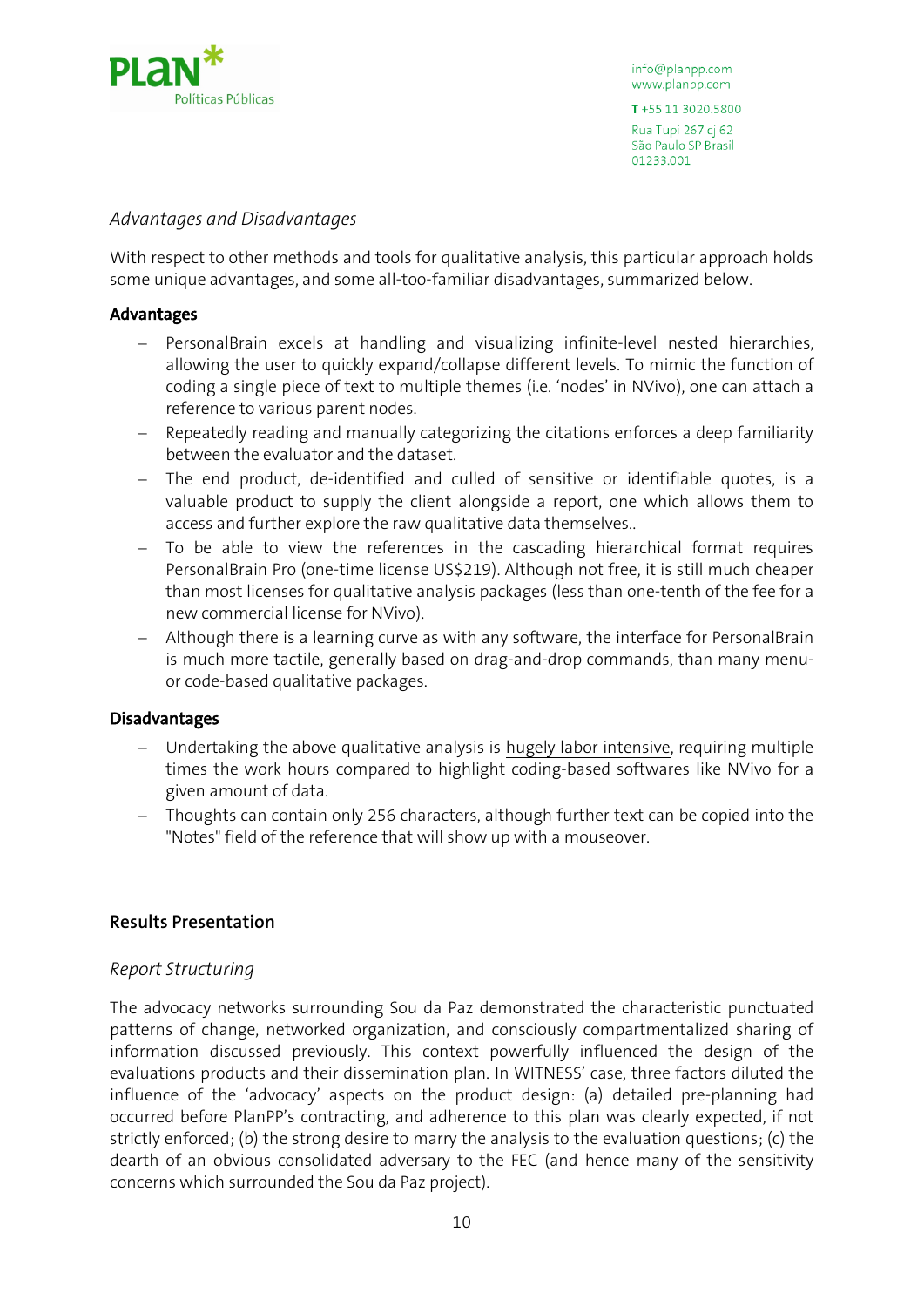

T+55 11 3020.5800

Rua Tupi 267 cj 62 São Paulo SP Brasil 01233.001

*Figure 6: Example of Claim-Evidence Result (Sou da Paz)*

## Claim

•Providing research and expertise has been one of the most effective strategies for civil society, especially in supporting the voice of countries with small delegations.

# Evidence

- •The thickest vein running through [Figure 3] connects 'publishing reports, policy papers' with 'extent of background knowledge/research' with 'influenced substance of policy agreements.' Interviewees underscored the crucial role of civil society's ability to communicate expert knowledge, most often as a tool to support and elevate the voices of delegations hailing from countries most affected by armed violence but that might not have expertise in arms control.
- *•"First of all, [civil society provides] expert information. I normally take a large delegation with good expertise, but in Latin America and Africa most delegations are one person. They don't have the expert knowledge."*
- *•"The NGOs have been really good at supporting certain countries so that their delegates arrive to the negotiations knowing more, even about their own countries."*

The evaluation team chose to structure the final report for Sou da Paz by inserting [claim  $\rightarrow$ evidence] pairings into a structure with modules directed at specific audiences (example below). The reasoning behind this structure was:

- a) In such large, complex environments there could be no 'main finding' of the evaluation, but instead a network of independent results only loosely linked because the system of interest was simply too big, diverse and rapidly evolving to classify or analyze as a whole.
- b) This module-based structure has the advantage of being easily reconfigured into various versions targeted at different audiences (an example in the case of Sou da Paz being civil society actors versus politicians and diplomats).

Nevertheless, the module architecture concedes the value of a coherent, ordered story, complete with sequenced claims. The free-order of the sections means that claims in separate modules must be standalone, and cannot build on one another. Similarly, the nested claims can only awkwardly be inserted, flattening the structure of the document and impeding the summaries from weaving together nuanced, overall theses.

## **Discussion & Conclusions**

The preceding sections discussed the context, instruments, and presentation for two evaluation case studies, attempting to note the facets which might help readers in deciding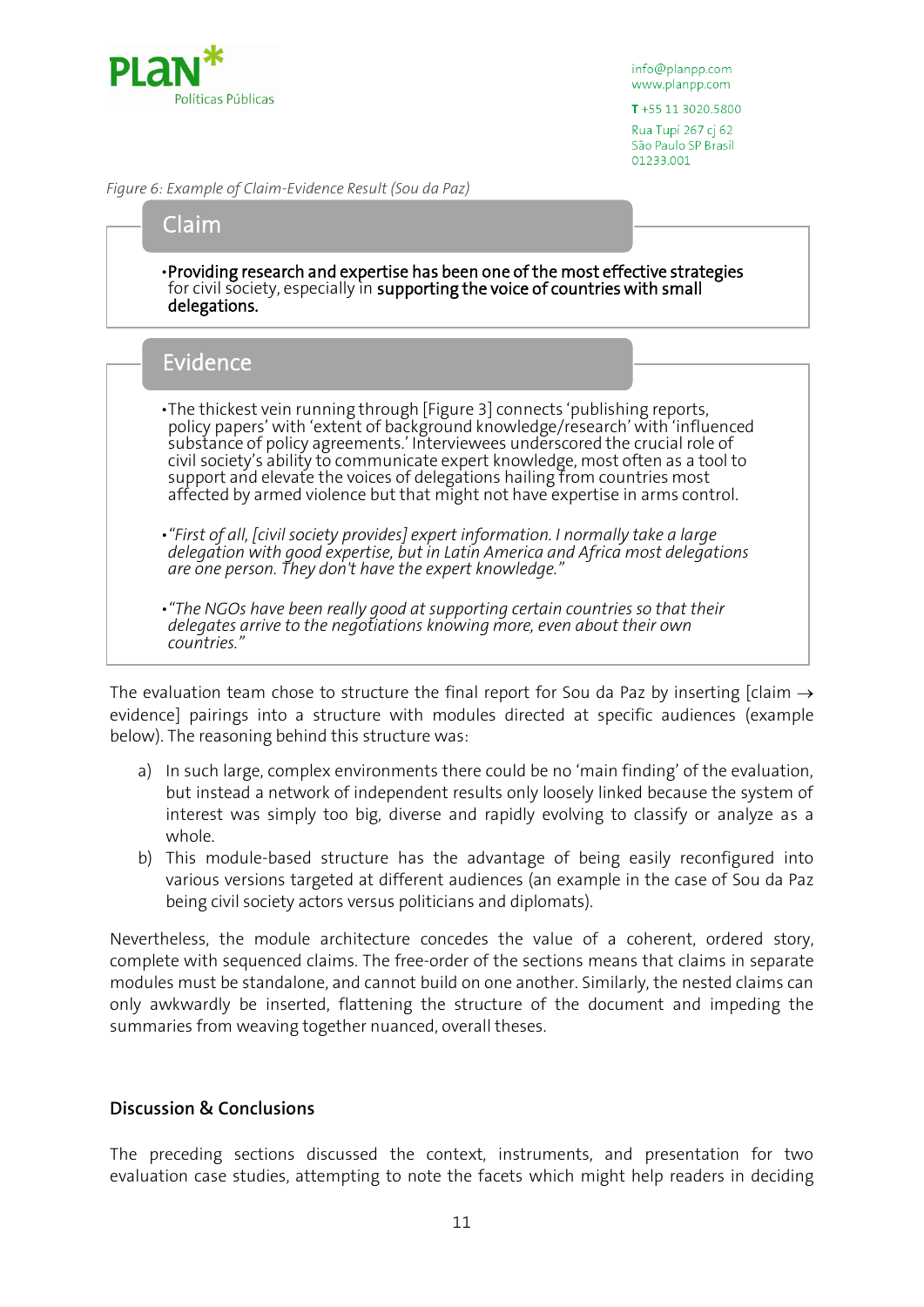

T+55 11 3020.5800 Rua Tupi 267 cj 62 São Paulo SP Brasil 01233.001

whether or not to apply them in the future. This section extrapolates some of the more abstract lessons, pertinent mainly because advocacy evaluation is still a new field, "stammer[ing], making its debut, creating itself from nothing in direct confrontation with the world," unlike some older areas of evaluation which already rest "on the indefinite sedimentation of other disciplines, instruments, languages, and practices." (Latour, 2004, p. 30) Imagining a matrix of methods and tools applicable to advocacy evaluation crossed with all the possible contexts in which advocacy evaluation might occur, only a tiny percentage of the cells would currently be populated with concrete case studies for reference. In this relatively unexplored landscape, both the possibility of discovery and the risks of disaster grow. What conditions potentiate the former and mitigate the latter?

Both project case studies discussed in this paper represent close to ideal circumstances for fostering innovation. First, on the scale of clients served my Plan, both Sou da Paz and WITNESS represented relatively short-duration, low-budget projects. Plan also enjoys a relatively isolated status as Brazil's largest wholly-M&E dedicated private-sector consultancy (with only 6 fulltime staff). The national M&E sector is nascent, devoid of cutthroat competition from comparable entities in a market where demand for reasonable-quality M&E services outstrips their supply. This low-pressure environment curtails worrying about the financial and reputational risks of experimentation. Internally, as small projects within the portfolio, Plan assigned three-person teams in each case, concentrating the majority of decisions and implementation and reducing the risk of internal disagreement.

Second, staff members of both clients took great personal interest in the projects, spending long hours helping the evaluation team to refine the data collection instruments, engage interviewees, discuss results as they emerged, review documents, and follow up on requests for further information. The continual communication allowed the evaluation team to also iteratively rearticulate the reasoning and risks behind each component of the project, rather than having to squeeze all of the details into a single meeting or presentation. Third, neither client had much experience commissioning or running evaluation projects, and thus had few preconceptions about what a 'conventional' project in their case might entail.

Exploring the possibilities of advocacy evaluation was therefore in these cases greatly encouraged by a somewhat protected environment, but one which also tied together individuals with some essential common characteristics. As junior members of the evaluation profession, the evaluators had less to risk in terms of individual reputation. Having few ties and commitments outside of these projects was also essential during some moments in allowing the team to accommodate and respond to emergent demands, and in general to the tight timeline of both projects.

The lack of prior experience in the area also forced the team to relinquish notions about the intended purpose of the tools used to implement their strategies (e.g. PersonalBrain, MicroSoft Excel). Instead, the team focused on their components and functions and then tried to reconcile the potential configurations of these functions with what the theory implied. When these tools lacked small but essential features, the generosity of the web community supplied them for free (e.g. cDataSet). Still, uncovering these add-ons, plugins, and programs required figuring out the key search terms which other fields used to described the desired functions (few if any had been applied in evaluation).